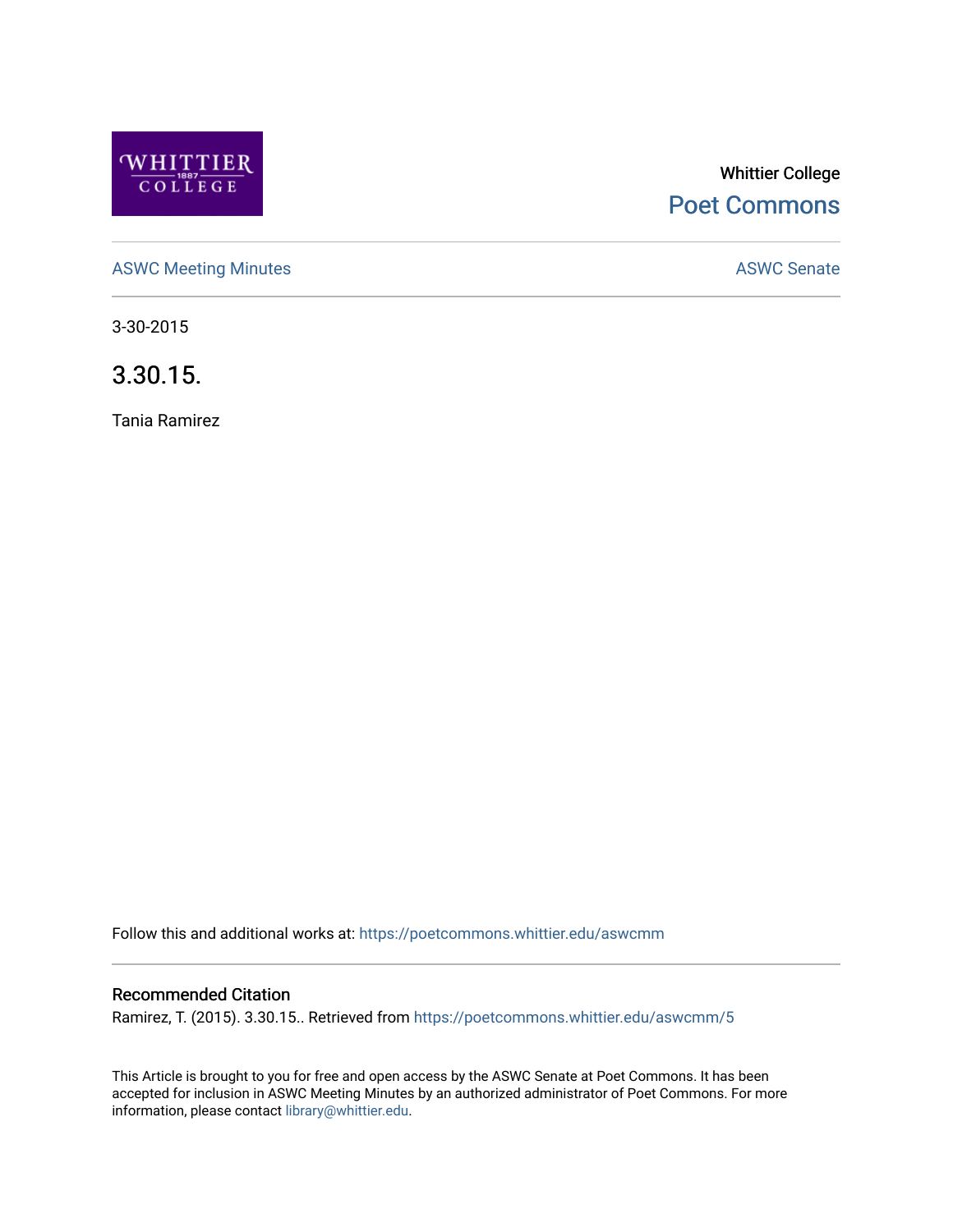

# **Meeting Minutes for March 30, 2015**

# **I.** Meeting is called to order at 7:04 pm

- a. Moment of Silence observed for our Quaker Traditions.
- b. Inspirational Quote
	- a. "When I was 5yrs old, my mother always told me that happiness was the key to life. When I went to school, they asked me what I wanted to be when I grew up. I wrote down 'happy', they told me I didn't understand the assignment, and I told them they didn't understand life ."-John Lennon
	- b. Read by Senator Reyes.

# **II. Mission Statement**

- a. The ASWC Senate, as the governing body of the Associated Students of Whittier College, is dedicated to the betterment of the college as an institution and as a member of the broader community. The Senate shall assist on-campus clubs and organizations in creating, promoting and implementing dynamic programs and events that involve students and add value to their educational experience. This body will act as an open forum for students to voice their opinions and desires, always keeping the best interests of the ASWC in mind. In all of its actions, the Senate will serve the students first with integrity, dedication, responsibility and humility.
- b. Read by Senator Romero.

# **III. Roll Call- Secretary Ramirez**

- **a.** Present: President Esquer, Vice President Duarte, Treasurer Carlson, Director Allman, Director Rashid, Senator Marquez, Senator Boynton, Senator Perez, Senator Kenny, Senator Romero, Senator Jones, Senator Sanchez, Senator Smith, Senator Meuwissen, Senator Murillo, Senator Doung, Senator Lendavai, Senator Santacruz, Senator Reyes, Senator Atoya, Senator Kimball, Senator Vargas, and Senator Butler Senator Malgina.
- **b.** Absent excused:
- **c. Unexcused:**

# **IV. Minutes Amendment/Approval**

- a. Motion to Approve Minutes from March  $9^{th}$  Senator Lendavai
	- a. All Minutes will be posted on Org-Sync, under "ASWC Files"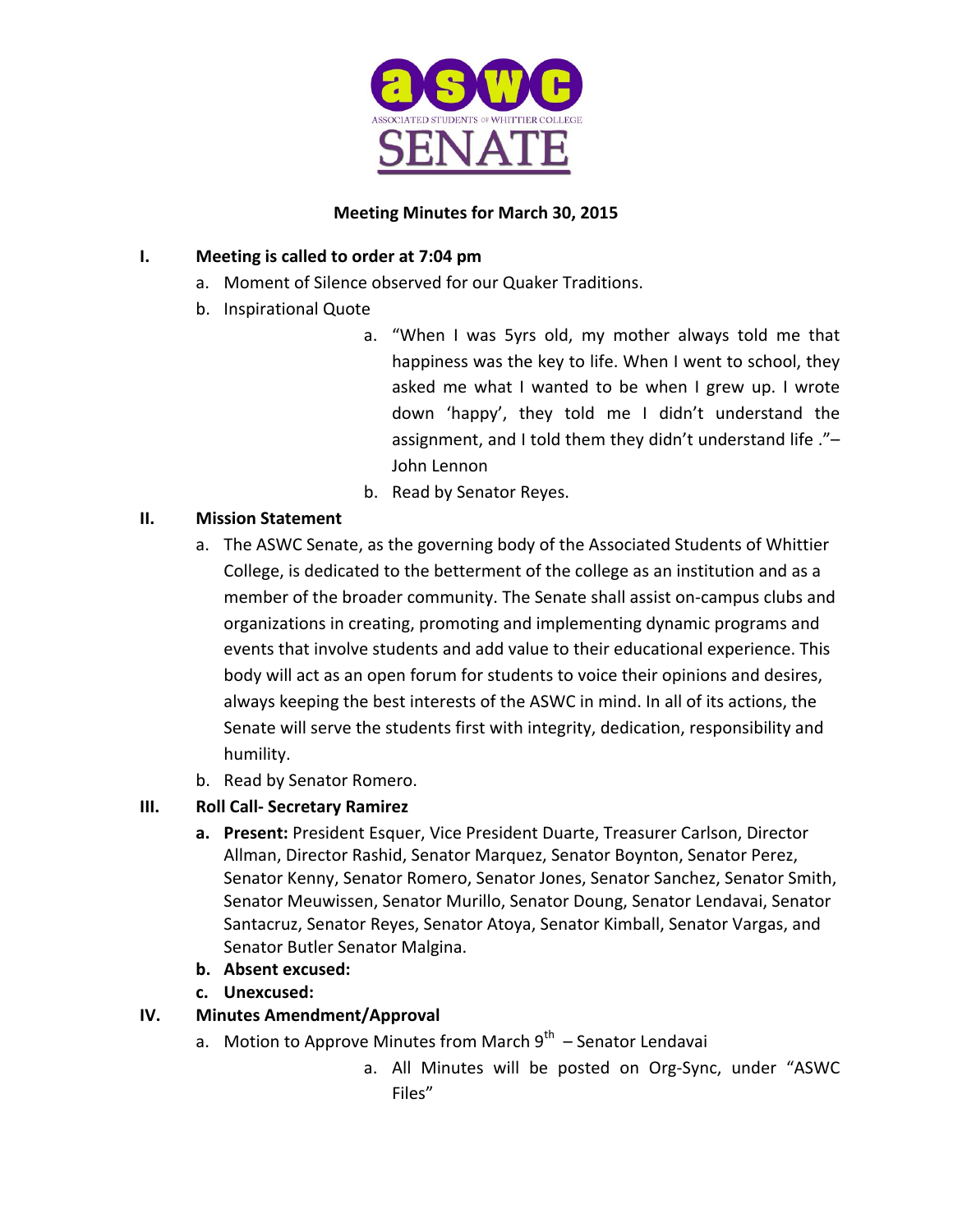#### **Personnel Issue**

**A.** 

# **V.** President's Message- President Esquer

- a. Senator of the month for February goes to Senator Boynton.
- b. Senator of the month for March goes to Senator Kimball.
- c. I hope you all like your tags.
- d. I met with the President and talked about how they want too cosponsor to discus areas that need to be fixed and talk about what the school should work on for the future.
- e. In regards to the science center we talked about the green roof
- f. On Friday exec met with senate at Whittier law school and presented them with the Ad hoc bill, they took the bill very well and were very surprised with our involvement.
- g. Next week are the presidential debates.
- h. ASWC Address tomorrow at 5:00 please attend.

# **VI. Treasurer's Report- Treasurer Carlson**

| <b>ASWC ACCOUNTS</b>             |                     |
|----------------------------------|---------------------|
|                                  |                     |
| <b>Executive Budget Balance:</b> | \$11,614.56<br>est. |
| Reserve Account Balance:         | \$33,259.10         |
|                                  | est.                |
|                                  |                     |
| Total Funds Allocated:           | \$56,454.58         |
| <b>TOTAL ASWC FUNDS:</b>         |                     |
|                                  | \$12,397.00         |
| • General Fund:                  | est.                |
| <b>Total Requests Pending:</b>   |                     |
| • First Readings Pending:        | \$9,360.03          |
| • Second Readings Pending:       | \$300.00            |
|                                  |                     |
| <b>RELATED ACCOUNTS</b>          |                     |
|                                  | \$27,389.66         |
| Program Board Account:           | est.                |
| Media Council Account:           |                     |
|                                  |                     |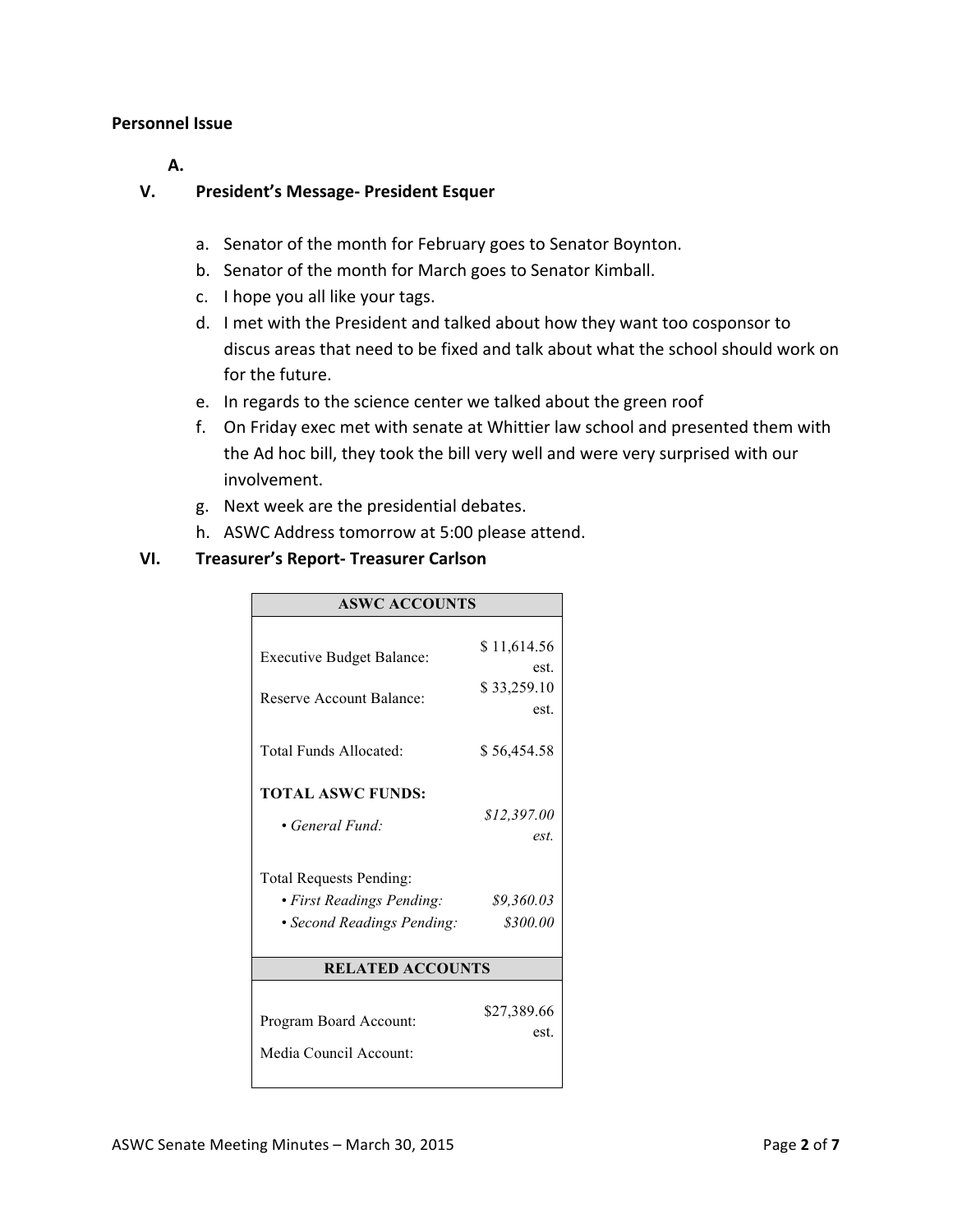# **VII. Constituent Reports**

#### **a. Senator Marquez**

a. Yesterday we had the students activities fair a couple issues

# **b.** Senator Boynton (Freshman Class Council President)

a. Our bon fire themed party at Stojo yesterday was very successful

# **c. Senator Kenny (Off- Campus Rep)**

a. Parking changes have been made again; the science building is now closed. 

# **d. Senator Romero (Off-Campus Rep)**

A. Complaints about parking continue. Also there are complaints about residents parking during breakfast hours in the CI parking lot.

#### **e. Senator Perez (Off-Campus Rep)**

a. Nothing new to report.

# **f. Senator Meuwissen (Student Body Rep)**

A. Working on creating more work out programs.

# **g. Senator Smith (Student Body Rep)**

a. Working on pamphlets for parking event.

# **h. Senator Sanchez (Student Body Rep)**

a. I am the orientation coordinator and I know that senate does a meet n greet and we would like for senate to be present in the court vard on the last day of orientation September  $8<sup>th</sup>$ 

# **i.** Senator Jones (Student Body Rep)

a. Nothing new to report.

# **j.** Senator Murillo (Residence Hall rep)

a. Tuesday 8 to 9 first yoga class and Wednesday 5 to 6 first dance class this week. 

#### **k. Senator Duong (Residence Hall rep)**

a. Nothing new to report.

# **l.** Senator Lendavai (Residence Hall rep)

a. Nothing new to report.

#### **m. Senator Reyes (SAAC rep)**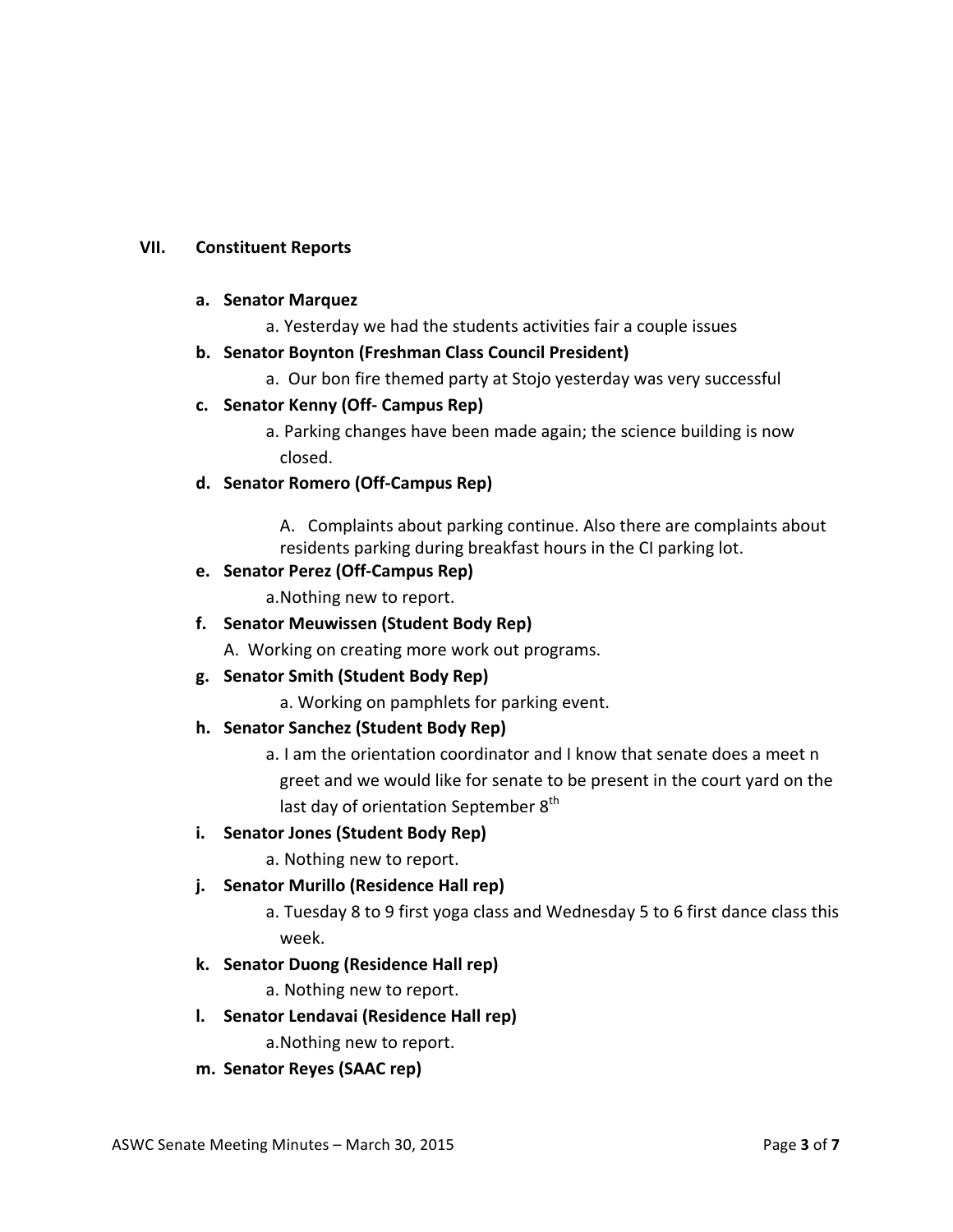- a. Meeting tomorrow. Preparing for Special Olympics. Tomorrow we have a guest speaker mandatory for Division 3 athletes. Also division 3appreciation event will come up soon.
- n. **Senator Atoya (SAAC rep)**

A. Meeting tomorrow.

o. **Senator Santacruz (DC)**

A. TOBEGLAD meeting this week.

- **p. Senator Kimball (Inter-Club Council)**
	- a. We are now accepting nine nominations for organizations you can find the packet on the on the Leap page
- **q. Senator Marquez (Social Justice Coalition)**
	- a. Nothing new to report.
- **r. Senator Malgina (Inter-Society council co chair)**

a. Sachens alumni wants to start a restaurant in uptown.

- **s.** Senator Butler (Inter-Society council co chair)
	- a. This past student admitted fair we felt was very organized clubs and organizations were poorly represented on campus.
- s. Senator Santacruz (DC)

# **VIII. Committee Reports**

- a. Administrative- Vice President Duarte
	- a. Meetings are Wednesday at 2:30.
	- b. New bill was drafted for the funding code.
	- c. We have proposed bills for tonight we will be reviewing.
- b. Budget-Treasurer Carlson
	- a. My committee met today and went over the 3 we have.
	- b. If you have questions
- c. Campus Relations- Dir. Rashid
	- a. ASWC Address tomorrow at 5:30 in the Campus Center. We will have a  $Q & A$  with you executive members.
	- b. We are now live tweeting senate minutes for those who can't make to the meetings.
	- c. After meeting senate from law school we hope to work with them to make our relationships stronger
- d. Elections- Secretary Ramirez

a.

e. Program Board - Program Board Director Allman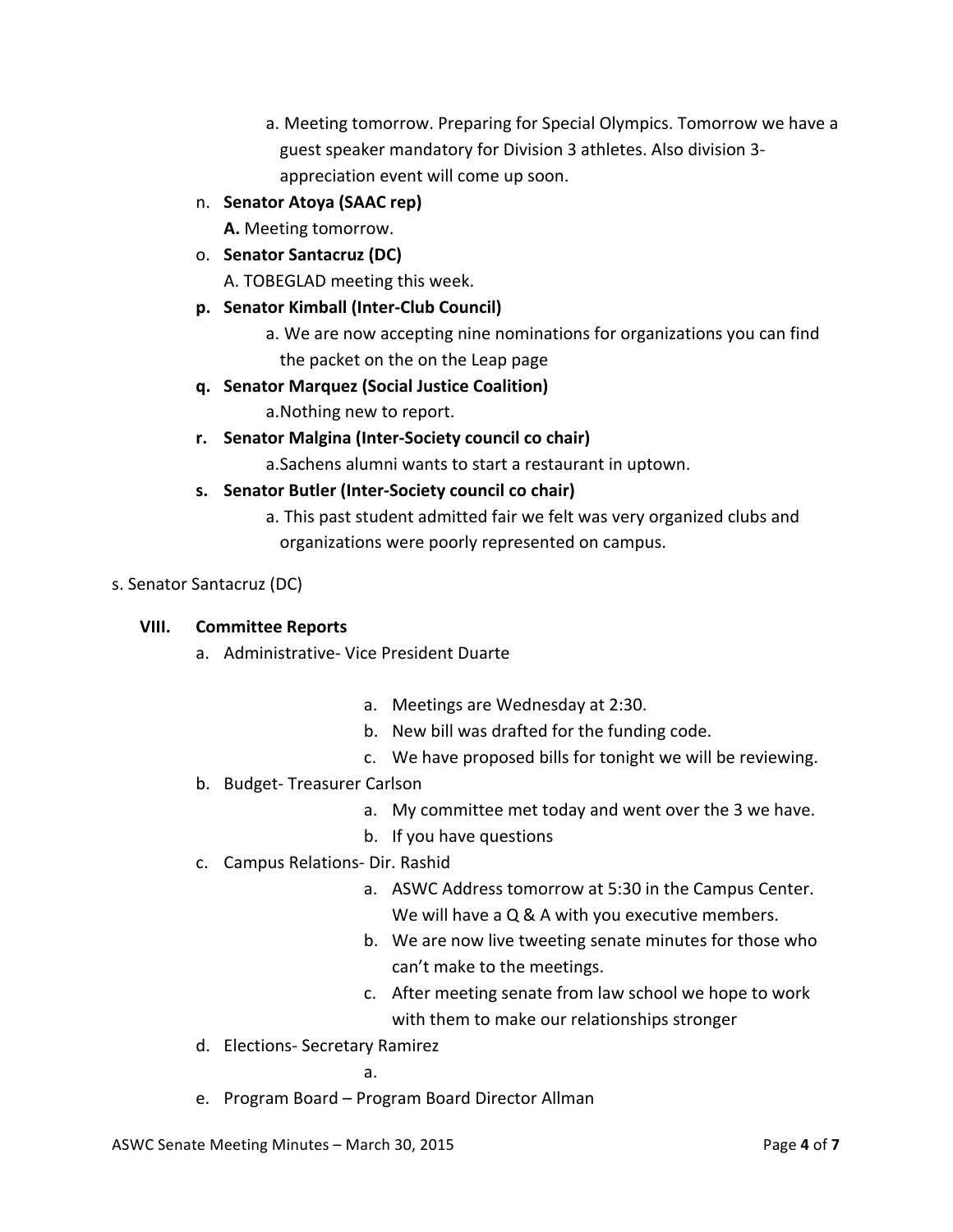- a. Lummies was this past Saturday. A survey was sent out to
	- all who attend please give us your feedback
- f. Advocacy- President Esquer
	- A. April  $9^{th}$  meeting
	- B. Minutes from February
- g. Culinary- Senator Jones
	- a. This week Assistant Manger Lucy will meet with us.
	- b. Changed meeting times to Wednesday at 5 pm.
- h. Environmental- Senator Vargas
	- a. For funding request we are requesting funds to improve the Wanberg garden.
- i. Student Feedback- Senator Kenny
	- a. We changed the comment boxes card and we will posting them soon
	- b. In regards to comment boxes we have made new papers.
- j. Commuter Senator Perez

a. Meeting Wednesday at 1 pm in the Spot. Commuters have been giving me feedback 

IX. Public Voice - This is the portion of the meeting for anyone who is not on the table to address any questions, comments, or concerns.

Student- For the admitted students fairs we felt a lot of organizations were unfair representation of organizations. It was very confusing for the people that attended. The president of did not receive notification about the event and came last minute. 

VP- I work for Admissions

Kimball- I had a lot of parents asking about the clubs and organizations. It was a poor representation of our campus.

Director Rashid- I spoke with VP of Enrollment about the event and he explained what the event was about. I understand what you are saying about how we should better represent this event. I am working on a bill that will address this issue.

Director Allman- I encourage for those of you who had issues

Hannah- I was very shocked too that Senate for example was not present because as a student I would like to know that my voice counts on this campus. A lot of parents were surprised how very few clubs/organizations were present on campus. Who can I contact to

Student- I agree with what we are saying ...why can't we do this in the North lawn.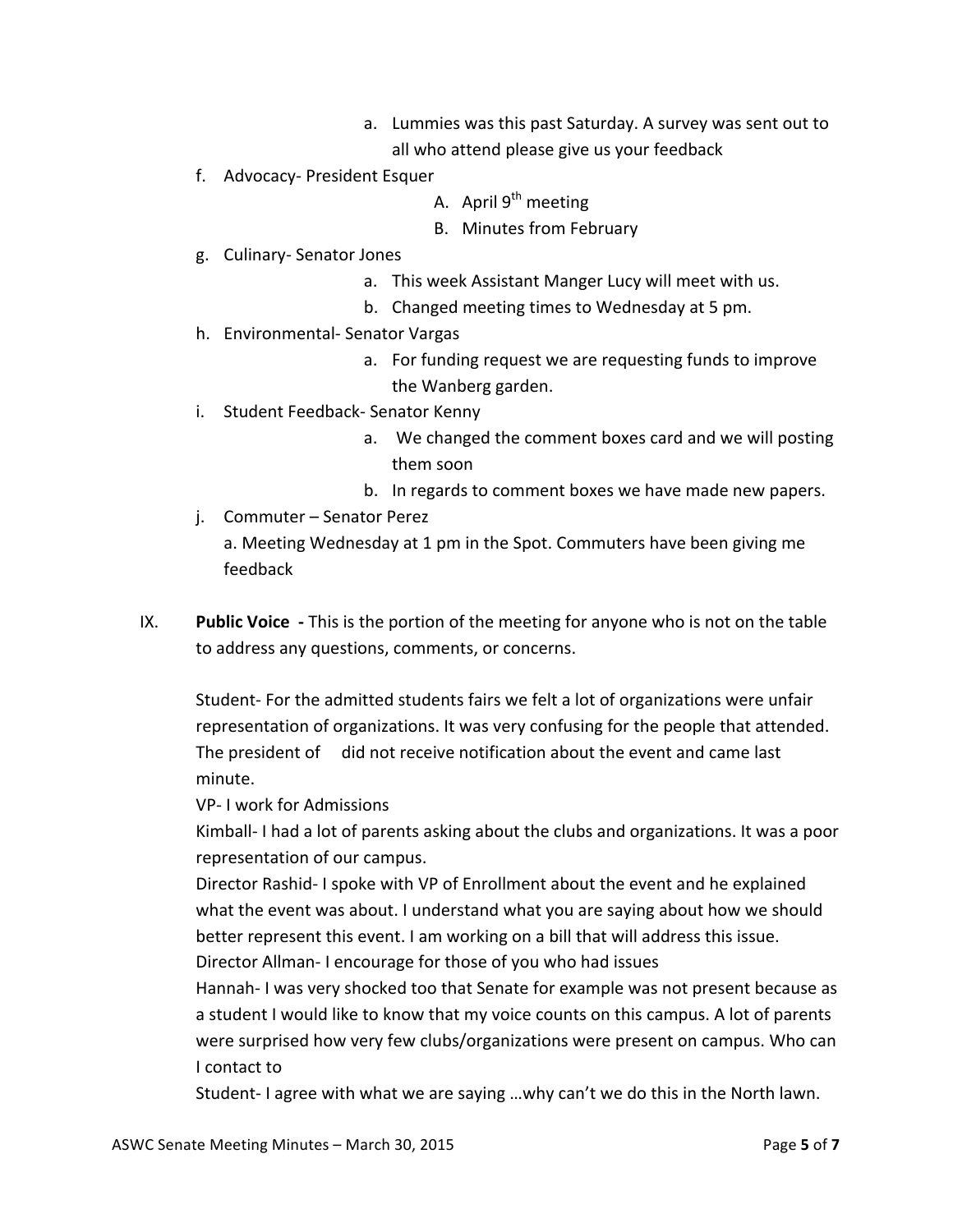Director Rashid- We did talk about this in our meeting... I hope this new bill will better this event and push for more communication.

# **First Readings**

- A. Environmental Committee by ASWC
	- A. Seeking funds to improve the Wanberg garden as well as have a compost site and teach students about it. Sustainable Urban Garden
	- B. Total requested amount

# **Daily Calendar Considerations**

- A. Valeriano Mixer by the Franklin Society
	- A. Political Science department wants to invite a speaker for April 9<sup>th</sup>
	- B. Senator Butler motions to fund event in the requested amount of \$300.
- B. Poet Pride Night by SAC
	- A. For Student athlete appreciation week event.
	- B. Senator Butler motions to fund event in requested amount
- C. Psychedelic Circus by Sachsen Society
	- A. Event is April  $25<sup>th</sup>$  from 1pm to 6pm.
	- B. The four hundred dollar is a displacement fee that is necessary to move the food to the event location. Catering for Bon Appetite \$1,673.15.
	- C. New recommended amount \$4,783.15 and requested amount \$7,843.15.
	- D. Senator Butler motions not to fund event.
	- E. Senator Boynton motions to fund event in a new recommended amount of
	- F. Senator Butler I think we need to be consistent with the same decision we made to not fund a previous event.
	- G. Senator Boynton being a freshman myself I would like the opportunity to experience this event and although we are on a tight budget I feel we don't
	- H. All those in favor of Senator Butler motions-7, all those in favor of Senator's Boynton motion-8, and 1 abstains.
	- I. This event will be funded in the proposed amount of  $\zeta$  by Senator Boynton.
	- J. Representatives of the event believe this event will not happen with the amount assed therefore the Sachsen Society has decided to withdraw the amount.
- D. **Miscellaneous Business**

ASWC Senate Meeting Minutes – March 30, 2015 **Page 6** of 7